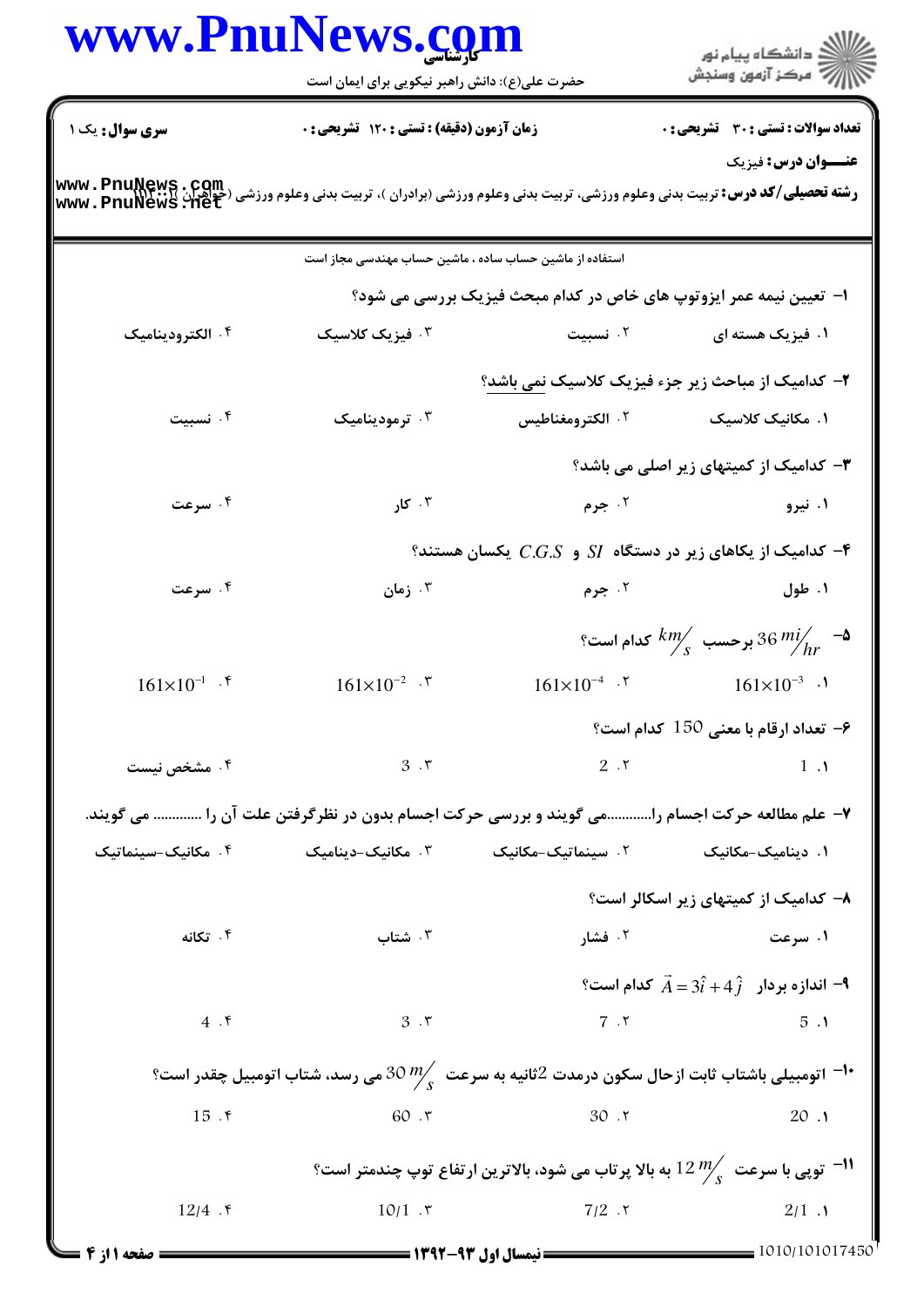|                                     | www.PnuNews.com<br>حضرت علی(ع): دانش راهبر نیکویی برای ایمان است                                                                                                                                                                                                                                  |                         | ان دانشگاه پيام نور<br>      <br>                                    |
|-------------------------------------|---------------------------------------------------------------------------------------------------------------------------------------------------------------------------------------------------------------------------------------------------------------------------------------------------|-------------------------|----------------------------------------------------------------------|
| <b>سری سوال : ۱ یک</b>              | زمان آزمون (دقیقه) : تستی : ۱۲۰ تشریحی : ۰                                                                                                                                                                                                                                                        |                         | تعداد سوالات : تستى : 30 - تشريحي : 0                                |
|                                     | <b>رشته تحصیلی/کد درس:</b> تربیت بدنی وعلوم ورزشی، تربیت بدنی وعلوم ورزشی (برادران )، تربیت بدنی وعلوم ورزشی (جواهران www. PnuNews . Com<br>www. PnuNews . Net                                                                                                                                    |                         | <b>عنـــوان درس:</b> فیزیک                                           |
|                                     | ا اتومبیلی با شتاب $\frac{3}{s}$ درحال حرکت است. پس از طی چه مسافتی سرعتش از $\frac{2}{s}$ به $\frac{8}{s}$ می رسد $^{-1}$                                                                                                                                                                        |                         |                                                                      |
|                                     | $5.5$ $10.7$ $30.7$ $20.1$                                                                                                                                                                                                                                                                        |                         |                                                                      |
|                                     | ا— جسمی باسرعت $20\frac{m}{\ell}$ به بالا پر ااب می شود، چه مدت طول می کشد تا جسم به نقطه پر تاب برگردد؟ $-$ ۱۲ $-$                                                                                                                                                                               |                         |                                                                      |
|                                     | 6 . 6 $(1 \cdot 5)$                                                                                                                                                                                                                                                                               |                         |                                                                      |
|                                     | م به است؟ $\mu$ است؟ $V_0$ برتاب می شود، اگر ارتفاع اوج 5 متر باشد سرعت اولیه چند $\frac{m}{2}$ است $^{-11}$                                                                                                                                                                                      |                         |                                                                      |
|                                     | $10.$ $\sqrt{ }$                                                                                                                                                                                                                                                                                  |                         | $5.7$ $20.7$ $15.1$                                                  |
|                                     |                                                                                                                                                                                                                                                                                                   |                         | ۹۵ نوع حرکت درحرکت پرتابی در راستای محور $\,\mathcal{X}\,$ کدام است؟ |
| ۰۴ شتاب متغیر                       |                                                                                                                                                                                                                                                                                                   |                         |                                                                      |
|                                     | بر تابه ای با سرعت اولیه $\frac{m}{s}$ 40 تحت زاویه 30درجه نسبت به افق پر تاب می شود، زمان رسیدن به اوج چقدراست؟ $^{-18}$                                                                                                                                                                         |                         |                                                                      |
|                                     | 4 . 6 $3 \cdot 5$ 3 . $\sqrt{2}$ . $\sqrt{2}$ . $\sqrt{2}$ . $\sqrt{2}$ . $\sqrt{2}$ . $\sqrt{2}$ . $\sqrt{2}$ . $\sqrt{2}$ . $\sqrt{2}$ . $\sqrt{2}$ . $\sqrt{2}$ . $\sqrt{2}$ . $\sqrt{2}$ . $\sqrt{2}$ . $\sqrt{2}$ . $\sqrt{2}$ . $\sqrt{2}$ . $\sqrt{2}$ . $\sqrt{2}$ . $\sqrt{2}$ . $\sqrt$ |                         |                                                                      |
|                                     | $\frac{m_e}{s}$ یر تابه ای بازاویه 15 درجه نسبت به افق پر تاب می شود و برد افقی آن 20متر است. سرعت اولیه این پر تابه چند $^{20}$                                                                                                                                                                  |                         |                                                                      |
|                                     |                                                                                                                                                                                                                                                                                                   |                         | است؟                                                                 |
| $20.$ ۴                             | $45.7$ 28.7                                                                                                                                                                                                                                                                                       |                         | 400.1                                                                |
|                                     | ۱۸– ذره ای بر روی یک مسیر دایره ای باشعاع یک متر دارای حرکت یکنواخت می باشد، اگر سرعت ذره 2برابر شود شتاب                                                                                                                                                                                         |                         | مرکزگرا چه تغییری می کند؟                                            |
| ۰۴ بدون تغییر                       | برابر $2$ . ۳                                                                                                                                                                                                                                                                                     | ۲. 4برابر <b>می</b> ران | ۰۱ 8برابر                                                            |
|                                     | ا نیروی۔ $F$ به جسمی به جرم $6$ کیلوگرم وارد می شود وشتابی برابر۔ $a$ به جسم می دهد، درهمین لحظه جسمی به جرم $\blacksquare$                                                                                                                                                                       |                         |                                                                      |
|                                     | $^2$ کیلوگرم را به آن اضافه میکنیم و شتاب آن $a'$ می شود، مقدار $\cfrac{a'}{a}$ کدام است $^3$                                                                                                                                                                                                     |                         |                                                                      |
| $\frac{1}{3}$ $\cdot$ $\frac{1}{3}$ | $\frac{1}{2}$ $\frac{1}{2}$ $\frac{1}{2}$ $\frac{3}{2}$ $\frac{3}{2}$                                                                                                                                                                                                                             |                         |                                                                      |
|                                     | +۲- جسمی روی سطح شیبداری با زاویه 37درجه از حال سکون به سمت پایین می لغزد، سرعت جسم پس ازطی کردن مسافت                                                                                                                                                                                            |                         | متر چند $\frac{m}{s}$ است؟ $^3$                                      |
|                                     | $3.5$ $6.7$ $18.7$ $36.1$                                                                                                                                                                                                                                                                         |                         |                                                                      |
| <b>ــــ صفحه 2 از 4</b>             |                                                                                                                                                                                                                                                                                                   |                         |                                                                      |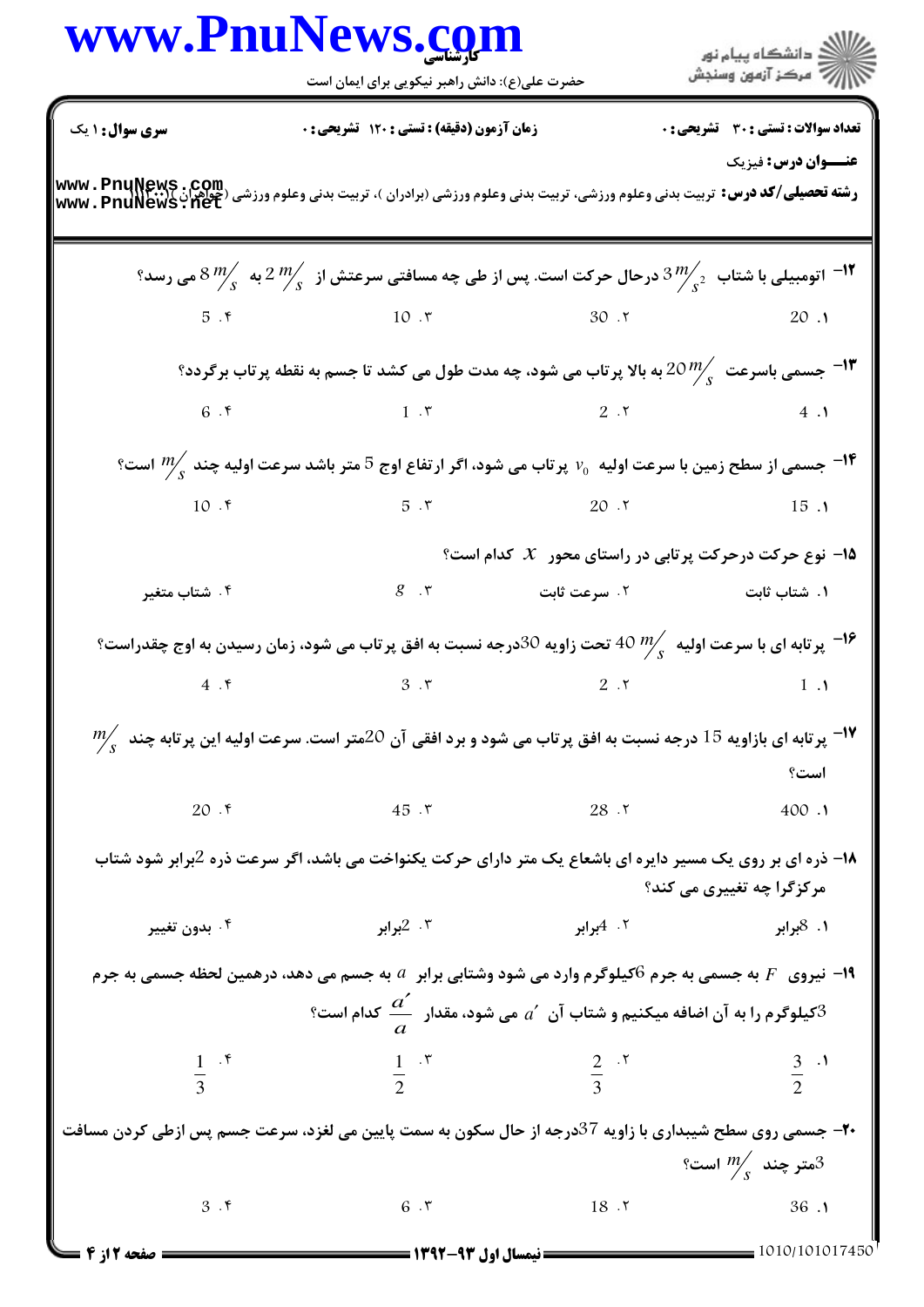| <b>سری سوال :</b> ۱ یک<br><b>زمان آزمون (دقیقه) : تستی : 120 تشریحی : 0</b><br><b>رشته تحصیلی/کد درس:</b> تربیت بدنی وعلوم ورزشی، تربیت بدنی وعلوم ورزشی (برادران )، تربیت بدنی وعلوم ورزشی (عمیر بن<br>Www . PnuNews . net<br>Www . PnuNews . net<br>$m \rightarrow \epsilon$<br>$mg$ $\cdot$ $\tau$<br>$\frac{M_2 - M_1}{M_2 + M_1} g$ . $\tilde{r}$<br>$\frac{2M_2M_1}{M_2+M_1}g$ . f<br>اتومبیلی به جرم 2000کیلوگرم باشتاب $2\frac{m}{s^2}$ از حال سکون به حرکت درمی آید. کار بر آیند نیروهای وارد براتومبیل را $-$ ۲۳<br>12000 ژول<br>۰۴ 8000° <b>زول</b><br>جسمی باسرعت $\frac{8}{3}$ برروی سطح افقی باضریب اصطکاک $0.4$ $\mu_{k}$ می لغزد، پس از طی چه مسافتی متوقف می $^{-1}$ ۴ $^{-1}$<br>$32.$ $\zeta$<br>$4.7$ 16.7<br>جسمی به جرم 10کیلوگرم مسافت 5متر را تحت نیروی افقی 6نیوتنی طی می کند، کار نیروی وزن کدام است؟ $\,$<br>۰۳ 300 <sub>ژول</sub><br>۰۴ صفر<br>۰۴ اصطکاک<br>۰۳ گرانش<br>نیروی 10نیوتنی به جسمی به جرم 3کیلوگرم وارد می شود و آن را با سرعت ثابت $\frac{m}{s}$ به حرکت در می آورد. توان وارد $^2$<br>18.5<br>180.7<br>۲۸– دمای جسمی 10 درجه سلسیوس افزایش یافته است، تغییرات دمایی برحسب فارنهایت کدام است؟<br>32.5<br>42.7 | $\frac{M_2 + M_1}{M_2 + M_1} g$ . Y<br>۲. 14000 <b>ژول</b> | <b>تعداد سوالات : تستی : 30 ٪ تشریحی : 0</b><br>عنــوان درس: فیزیک<br><b>31- جسمی برروی سطح شیبداری با زاویه <math>\theta</math> قرار دارد، نیروی عمودی سطح کدام است؟</b><br>$mg \sin \theta$ . T mg $\cos \theta$ .<br><b>۲۲</b> - شتاب درماشین آتوود کدام است؟<br>$\frac{M_2 + M_1}{M_2 - M_1} g$ .<br>درخلال ثانيه دوم حركت بدست آوريد.<br>۱. 18000ژول<br>شود؟ |
|--------------------------------------------------------------------------------------------------------------------------------------------------------------------------------------------------------------------------------------------------------------------------------------------------------------------------------------------------------------------------------------------------------------------------------------------------------------------------------------------------------------------------------------------------------------------------------------------------------------------------------------------------------------------------------------------------------------------------------------------------------------------------------------------------------------------------------------------------------------------------------------------------------------------------------------------------------------------------------------------------------------------------------------------------------------------------------------------------------------------------------------------------------|------------------------------------------------------------|-------------------------------------------------------------------------------------------------------------------------------------------------------------------------------------------------------------------------------------------------------------------------------------------------------------------------------------------------------------------|
|                                                                                                                                                                                                                                                                                                                                                                                                                                                                                                                                                                                                                                                                                                                                                                                                                                                                                                                                                                                                                                                                                                                                                        |                                                            |                                                                                                                                                                                                                                                                                                                                                                   |
|                                                                                                                                                                                                                                                                                                                                                                                                                                                                                                                                                                                                                                                                                                                                                                                                                                                                                                                                                                                                                                                                                                                                                        |                                                            |                                                                                                                                                                                                                                                                                                                                                                   |
|                                                                                                                                                                                                                                                                                                                                                                                                                                                                                                                                                                                                                                                                                                                                                                                                                                                                                                                                                                                                                                                                                                                                                        |                                                            |                                                                                                                                                                                                                                                                                                                                                                   |
|                                                                                                                                                                                                                                                                                                                                                                                                                                                                                                                                                                                                                                                                                                                                                                                                                                                                                                                                                                                                                                                                                                                                                        |                                                            |                                                                                                                                                                                                                                                                                                                                                                   |
|                                                                                                                                                                                                                                                                                                                                                                                                                                                                                                                                                                                                                                                                                                                                                                                                                                                                                                                                                                                                                                                                                                                                                        |                                                            |                                                                                                                                                                                                                                                                                                                                                                   |
|                                                                                                                                                                                                                                                                                                                                                                                                                                                                                                                                                                                                                                                                                                                                                                                                                                                                                                                                                                                                                                                                                                                                                        |                                                            |                                                                                                                                                                                                                                                                                                                                                                   |
|                                                                                                                                                                                                                                                                                                                                                                                                                                                                                                                                                                                                                                                                                                                                                                                                                                                                                                                                                                                                                                                                                                                                                        |                                                            |                                                                                                                                                                                                                                                                                                                                                                   |
|                                                                                                                                                                                                                                                                                                                                                                                                                                                                                                                                                                                                                                                                                                                                                                                                                                                                                                                                                                                                                                                                                                                                                        |                                                            |                                                                                                                                                                                                                                                                                                                                                                   |
|                                                                                                                                                                                                                                                                                                                                                                                                                                                                                                                                                                                                                                                                                                                                                                                                                                                                                                                                                                                                                                                                                                                                                        |                                                            |                                                                                                                                                                                                                                                                                                                                                                   |
|                                                                                                                                                                                                                                                                                                                                                                                                                                                                                                                                                                                                                                                                                                                                                                                                                                                                                                                                                                                                                                                                                                                                                        |                                                            |                                                                                                                                                                                                                                                                                                                                                                   |
|                                                                                                                                                                                                                                                                                                                                                                                                                                                                                                                                                                                                                                                                                                                                                                                                                                                                                                                                                                                                                                                                                                                                                        |                                                            | 8.1                                                                                                                                                                                                                                                                                                                                                               |
|                                                                                                                                                                                                                                                                                                                                                                                                                                                                                                                                                                                                                                                                                                                                                                                                                                                                                                                                                                                                                                                                                                                                                        |                                                            |                                                                                                                                                                                                                                                                                                                                                                   |
|                                                                                                                                                                                                                                                                                                                                                                                                                                                                                                                                                                                                                                                                                                                                                                                                                                                                                                                                                                                                                                                                                                                                                        | ۰۲ 500 <sub>ژول</sub>                                      | <b>1. 200ژول</b>                                                                                                                                                                                                                                                                                                                                                  |
|                                                                                                                                                                                                                                                                                                                                                                                                                                                                                                                                                                                                                                                                                                                                                                                                                                                                                                                                                                                                                                                                                                                                                        |                                                            | ۲۶– کدامیک از نیروهای زیر ناپایستارند؟                                                                                                                                                                                                                                                                                                                            |
|                                                                                                                                                                                                                                                                                                                                                                                                                                                                                                                                                                                                                                                                                                                                                                                                                                                                                                                                                                                                                                                                                                                                                        | ۰۲ کولنی                                                   | ۰۱ وزن                                                                                                                                                                                                                                                                                                                                                            |
|                                                                                                                                                                                                                                                                                                                                                                                                                                                                                                                                                                                                                                                                                                                                                                                                                                                                                                                                                                                                                                                                                                                                                        |                                                            |                                                                                                                                                                                                                                                                                                                                                                   |
|                                                                                                                                                                                                                                                                                                                                                                                                                                                                                                                                                                                                                                                                                                                                                                                                                                                                                                                                                                                                                                                                                                                                                        |                                                            | شده چند وات است؟                                                                                                                                                                                                                                                                                                                                                  |
|                                                                                                                                                                                                                                                                                                                                                                                                                                                                                                                                                                                                                                                                                                                                                                                                                                                                                                                                                                                                                                                                                                                                                        | 60.7                                                       | 30.1                                                                                                                                                                                                                                                                                                                                                              |
|                                                                                                                                                                                                                                                                                                                                                                                                                                                                                                                                                                                                                                                                                                                                                                                                                                                                                                                                                                                                                                                                                                                                                        |                                                            |                                                                                                                                                                                                                                                                                                                                                                   |
|                                                                                                                                                                                                                                                                                                                                                                                                                                                                                                                                                                                                                                                                                                                                                                                                                                                                                                                                                                                                                                                                                                                                                        | 18.7                                                       | 373.1                                                                                                                                                                                                                                                                                                                                                             |
|                                                                                                                                                                                                                                                                                                                                                                                                                                                                                                                                                                                                                                                                                                                                                                                                                                                                                                                                                                                                                                                                                                                                                        |                                                            |                                                                                                                                                                                                                                                                                                                                                                   |
| 25.7<br>18.                                                                                                                                                                                                                                                                                                                                                                                                                                                                                                                                                                                                                                                                                                                                                                                                                                                                                                                                                                                                                                                                                                                                            |                                                            | <b>۲۹</b> - دمای جسمی 20درجه سلسیوس است، دمای جسم برحسب فارنهایت کدام است؟                                                                                                                                                                                                                                                                                        |